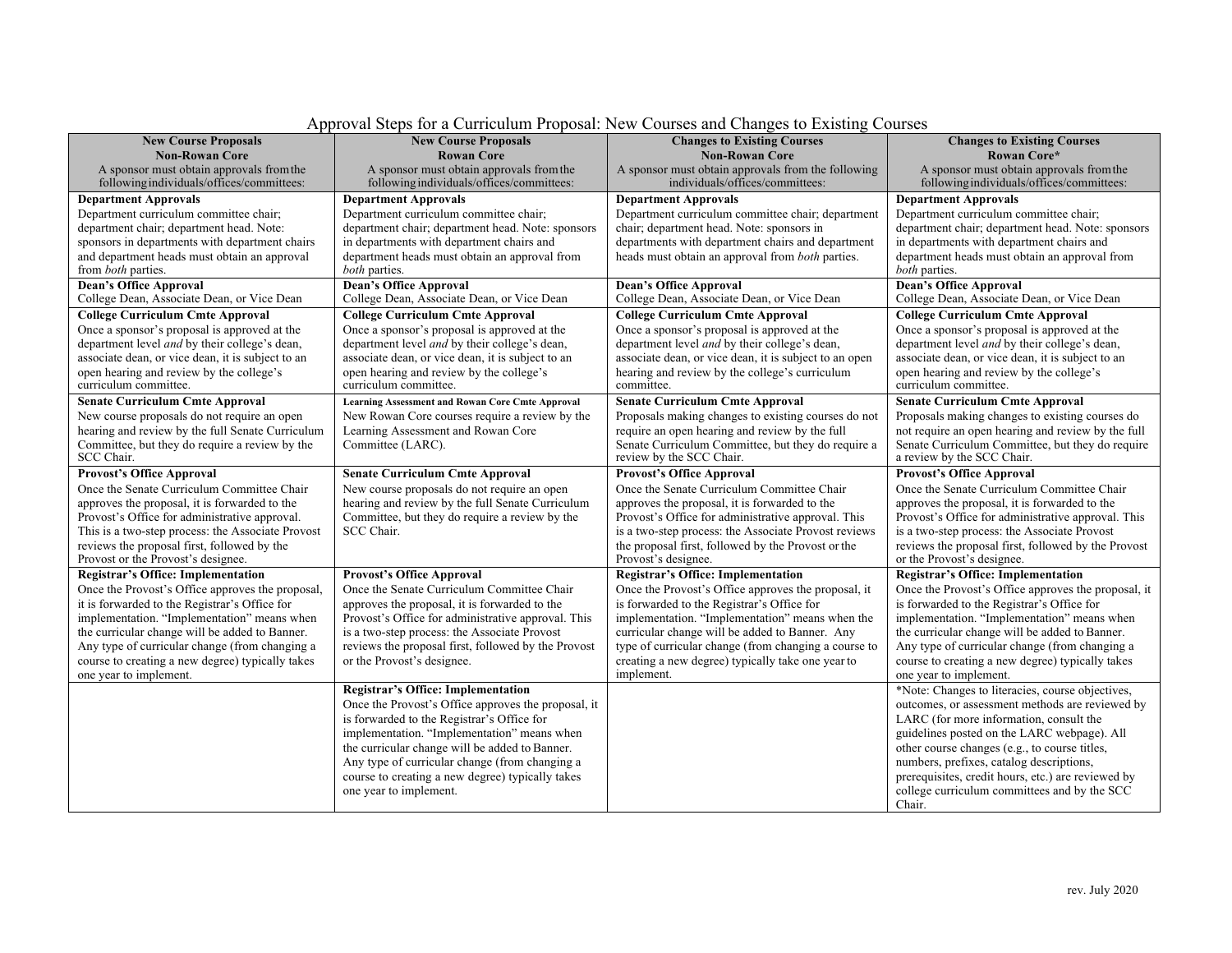# Approval Steps for a Curriculum Proposal: Changes to an Existing Degree or Degree-Related Program

A sponsor must obtain approvals from the following individuals/offices/committees:

### **Department Approvals**

Department curriculum committee chair; department chair; department head. Note: sponsors in departments with department chairs and department heads must obtain an approval from *both* parties.

### **Dean's Office Approval**

College Dean, Associate Dean, or Vice Dean

# **College Curriculum Committee Approval**

Once a sponsor's proposal is approved at the department level *and* by their college's dean, associate dean, or vice dean, it is subject to an open hearing and review by the college's curriculum committee.

### **Senate Curriculum Committee Approval**

All changes to existing degrees or degree-related programs require a senate-level review. However, while proposals making three or fewer changes require only a review by the SCC Chair before moving forward in the curriculum review process, proposals making four or more changes to an existing degree or degree-related program may require an open hearing and a review by the full Senate Curriculum Committee.

#### **Provost's Office Approval**

Once the Senate Curriculum Committee approves the proposal, it is forwarded to the Provost's Office for administrative approval. This is a two-step process: the Associate Provost reviews the proposal first, followed by the Provost or the Provost's designee.

## **Registrar's Office: Implementation**

Once the Provost's Office approves the proposal, it is forwarded to the Registrar's Office for implementation. "Implementation" means when the curricular change will be added to Banner. Any type of curricular change (from changing a course to creating a new degree) typically takes one year to implement.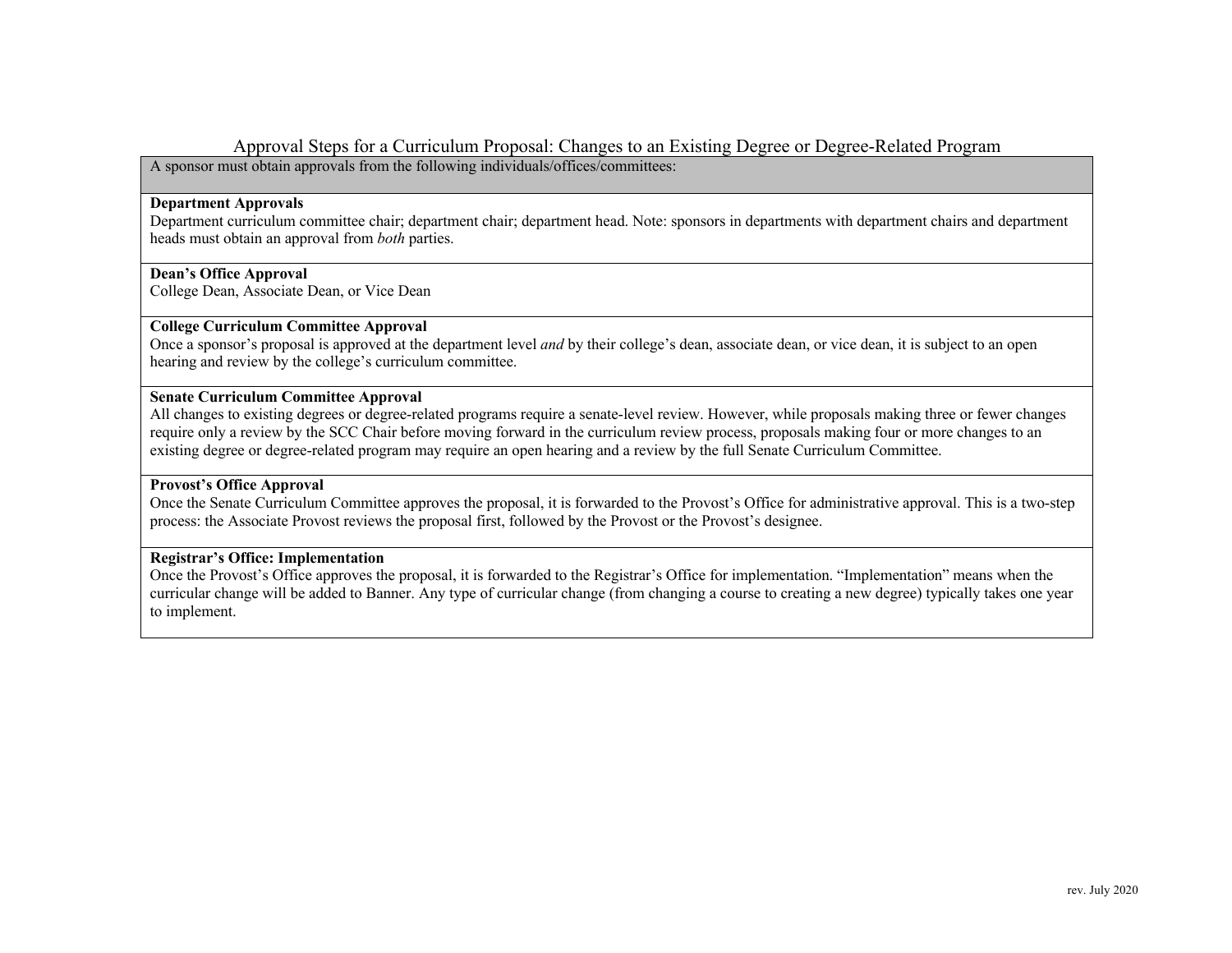| <b>New Degree Program:</b>                                                                                        | <b>New Degree Program:</b>                                                                                                        | <b>New Degree-Related Program:</b>                                                                                         |
|-------------------------------------------------------------------------------------------------------------------|-----------------------------------------------------------------------------------------------------------------------------------|----------------------------------------------------------------------------------------------------------------------------|
| <b>Accelerated Undergraduate/Graduate 4+1</b>                                                                     | Undergraduate -or- Graduate                                                                                                       | <b>Minors, Concentrations,</b>                                                                                             |
| <b>Dual Degree</b>                                                                                                | New degree programs require preliminary approval by the                                                                           | and Certificates                                                                                                           |
| A sponsor must obtain approvals from the                                                                          | BOT Academic Affairs Subcommittee before a formal                                                                                 | A sponsor must obtain approvals from the following                                                                         |
| following individuals/offices/committees:                                                                         | proposal may be submitted for consideration. Then a                                                                               | individuals/offices/committees:                                                                                            |
|                                                                                                                   | sponsor must obtain approvals from the following                                                                                  |                                                                                                                            |
|                                                                                                                   | individuals/offices/committees:                                                                                                   |                                                                                                                            |
| <b>Department Approvals</b>                                                                                       | <b>Department Approvals</b>                                                                                                       | <b>Department Approvals</b>                                                                                                |
| Department curriculum committee chair; department                                                                 | Department curriculum committee chair; department chair;                                                                          | Department curriculum committee chair; department chair;                                                                   |
| chair; department head. Note: sponsors in departments                                                             | department head. Note: sponsors in departments with                                                                               | department head. Note: sponsors in departments with                                                                        |
| with department chairs and department heads must obtain<br>an approval from both parties.                         | department chairs and department heads must obtain an<br>approval from both parties.                                              | department chairs and department heads must obtain an<br>approval from <i>both</i> parties.                                |
| <b>Dean's Office Approval</b>                                                                                     | <b>Dean's Office Approval</b>                                                                                                     | <b>Dean's Office Approval</b>                                                                                              |
| College Dean, Associate Dean, or Vice Dean                                                                        | College Dean, Associate Dean, or Vice Dean                                                                                        | College Dean, Associate Dean or Vice Dean                                                                                  |
| <b>College Curriculum Cmte Approval</b>                                                                           | <b>College Curriculum Cmte Approval</b>                                                                                           | <b>College Curriculum Cmte Approval</b>                                                                                    |
| Once a sponsor's proposal is approved at the department                                                           | Once a sponsor's proposal is approved at the department level                                                                     | Once a sponsor's proposal is approved at the department level                                                              |
| level <i>and</i> by their college's dean, associate dean, or vice                                                 | and by their college's dean, associate dean, or vice dean, it is                                                                  | and by their college's dean, associate dean, or vice dean, it is                                                           |
| dean, it is subject to an open hearing and review by the                                                          | subject to an open hearing and review by the college's                                                                            | subject to an open hearing and review by the college's                                                                     |
| college's curriculum committee.                                                                                   | curriculum committee.                                                                                                             | curriculum committee.                                                                                                      |
| <b>Senate Curriculum Cmte Approval</b>                                                                            | <b>Senate Curriculum Cmte Approval</b>                                                                                            | <b>Senate Curriculum Cmte Approval</b>                                                                                     |
| Accelerated undergraduate/graduate dual degree program                                                            | Single degree program proposals (undergraduate or graduate)                                                                       | All types of degree-related program proposals (minors,                                                                     |
| proposals require an open hearing and a review by the full<br>Senate Curriculum Committee.                        | require an open hearing and a review by the full Senate<br>Curriculum Committee.                                                  | concentrations, certificates) require an open hearing and a<br>review by the full Senate Curriculum Committee.             |
| <b>Provost's Office Approval</b>                                                                                  | <b>University Senate Review</b>                                                                                                   | <b>University Senate Review</b>                                                                                            |
| Once the Senate Curriculum Committee Chair approves                                                               | Single degree program proposals (undergraduate or graduate)                                                                       | All types of degree-related program proposals (minors,                                                                     |
| the proposal, it is forwarded to the Provost's Office for                                                         | require a presentation to the full University Senate for a formal                                                                 | concentrations, certificates) require a presentation to the full                                                           |
| administrative approval. This is a two-step process: the                                                          | vote.                                                                                                                             | University Senate for a formal vote.                                                                                       |
| Associate Provost reviews the proposal first, followed by                                                         |                                                                                                                                   |                                                                                                                            |
| the Provost or the Provost's designee.                                                                            |                                                                                                                                   |                                                                                                                            |
| <b>Registrar's Office: Implementation</b>                                                                         | <b>Provost's Office Approval</b>                                                                                                  | <b>Provost's Office Approval</b>                                                                                           |
| Once the Provost's Office approves the proposal, it is                                                            | Once the University Senate approves the proposal, the                                                                             | Once the University Senate approves the proposal, the                                                                      |
| forwarded to the Registrar's Office for implementation.                                                           | University Senate President will forward it to the Provost's                                                                      | University Senate President will forward it to the Provost's                                                               |
| "Implementation" means when the curricular change will<br>be added to Banner. Any type of curricular change (from | Office for administrative approval. At this point, the proposal<br>will be "held" for additional institutional and state approval | Office for administrative approval. Note: before a degree-<br>related program proposal may be forwarded to the Registrar's |
| changing a course to creating a new degree) typically                                                             | requirements and procedures, including an external                                                                                | Office for final implementation, the proposal must be                                                                      |
| takes one year to implement.                                                                                      | consultation. Once those requirements are met the proposal                                                                        | announced to the Board of Trustees (BOT) Academic Affairs                                                                  |
|                                                                                                                   | must be approved by the Board of Trustees (BOT) Academic                                                                          | Subcommittee, to the full BOT and to the State of New Jersey.                                                              |
|                                                                                                                   | Affairs Subcommittee as well as the full BOT. Once those                                                                          |                                                                                                                            |
|                                                                                                                   | requirements are met, the fully approved proposal will be sent<br>to the Registrar's Office for program implementation.           |                                                                                                                            |
|                                                                                                                   | <b>Registrar's Office: Implementation</b>                                                                                         | <b>Registrar's Office: Implementation</b>                                                                                  |
|                                                                                                                   | "Implementation" means when the curricular change will be                                                                         | "Implementation" means when the curricular change will be                                                                  |
|                                                                                                                   | added to Banner. Any type of curricular change (from                                                                              | added to Banner. Any type of curricular change (from                                                                       |
|                                                                                                                   | changing a course to creating a new degree) typically takes one                                                                   | changing a course to creating a new degree) typically takes                                                                |
|                                                                                                                   | year to implement.                                                                                                                | one year to implement.                                                                                                     |

# Approval Steps for a Curriculum Proposal: New Degree and Degree-Related Programs